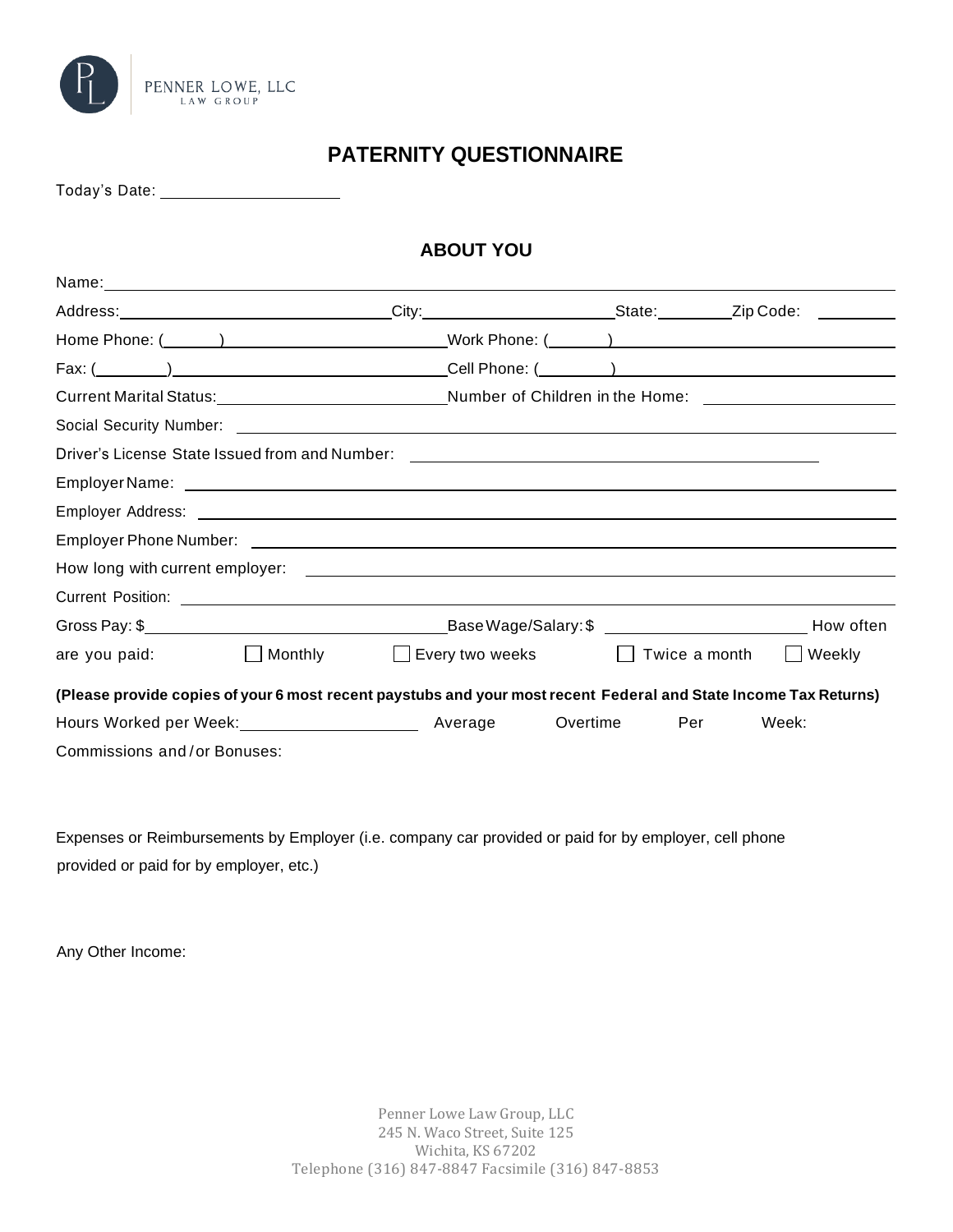#### Please list your employment history for the last five (5) years:

| Employer | Occupation | Dates of<br>Employment | Reason for leaving |
|----------|------------|------------------------|--------------------|
|          |            |                        |                    |
|          |            |                        |                    |
|          |            |                        |                    |
|          |            |                        |                    |

### **OTHER PARENT**

| Name: Name: Name: Name: Name: Name: Name: Name: Name: Name: Name: Name: Name: Name: Name: Name: Name: Name: Name: Name: Name: Name: Name: Name: Name: Name: Name: Name: Name: Name: Name: Name: Name: Name: Name: Name: Name: |                                                      |  |  |
|-------------------------------------------------------------------------------------------------------------------------------------------------------------------------------------------------------------------------------|------------------------------------------------------|--|--|
|                                                                                                                                                                                                                               |                                                      |  |  |
|                                                                                                                                                                                                                               |                                                      |  |  |
|                                                                                                                                                                                                                               |                                                      |  |  |
|                                                                                                                                                                                                                               |                                                      |  |  |
|                                                                                                                                                                                                                               |                                                      |  |  |
|                                                                                                                                                                                                                               |                                                      |  |  |
|                                                                                                                                                                                                                               |                                                      |  |  |
|                                                                                                                                                                                                                               |                                                      |  |  |
|                                                                                                                                                                                                                               |                                                      |  |  |
|                                                                                                                                                                                                                               |                                                      |  |  |
|                                                                                                                                                                                                                               |                                                      |  |  |
|                                                                                                                                                                                                                               |                                                      |  |  |
| paid:                                                                                                                                                                                                                         | □ Monthly □ Every two weeks □ Twice a month □ Weekly |  |  |
|                                                                                                                                                                                                                               |                                                      |  |  |
| Commissions and/or Bonuses:                                                                                                                                                                                                   |                                                      |  |  |

Expenses or Reimbursements by Employer (i.e. company car provided or paid for by employer, cell phone provided or paid for by employer, etc.)

Any Other Income: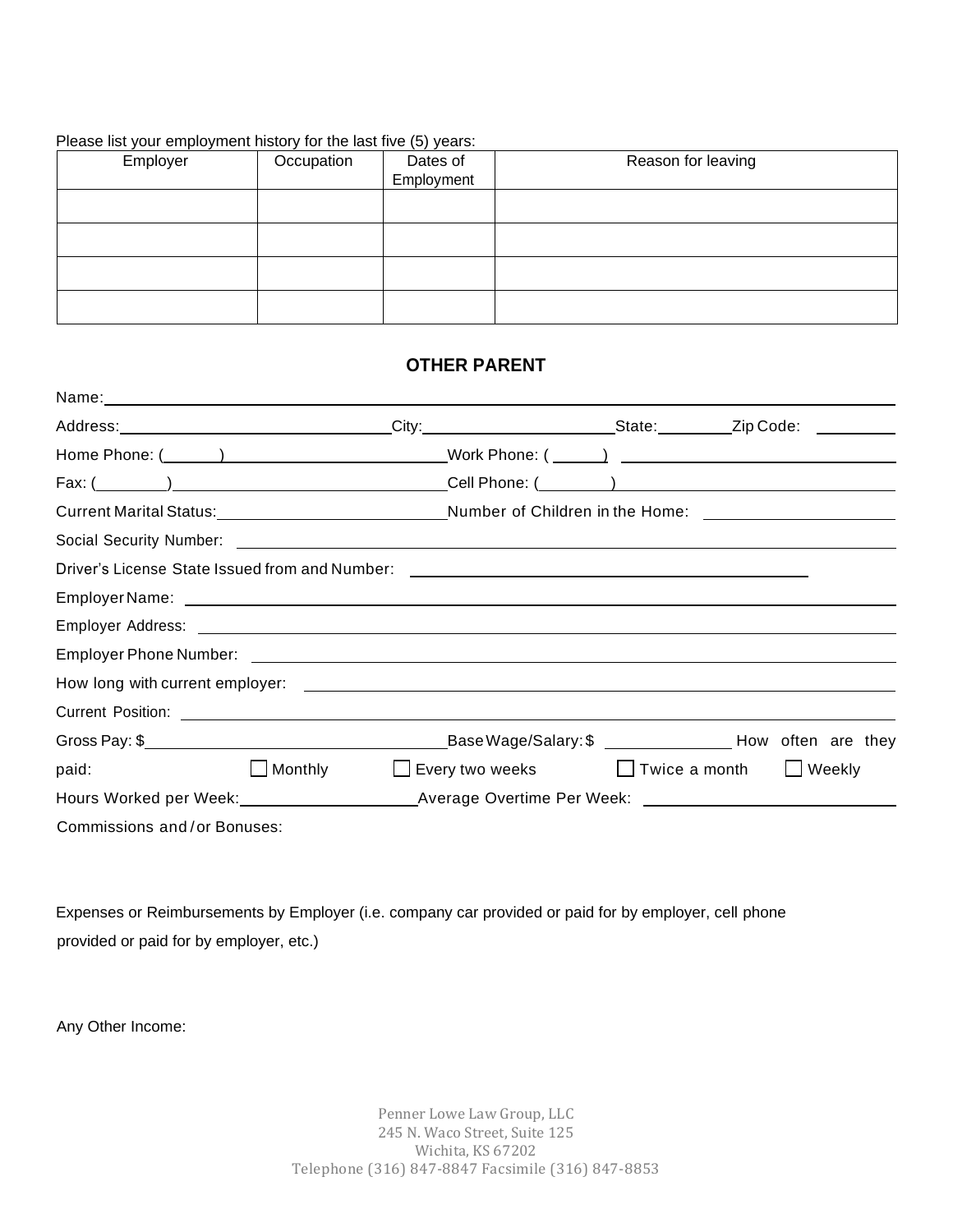#### Please list the other parent's employment history for the last five (5) years:

| Employer | Occupation | Dates of<br>Employment | Reason for leaving |
|----------|------------|------------------------|--------------------|
|          |            |                        |                    |
|          |            |                        |                    |
|          |            |                        |                    |
|          |            |                        |                    |

### **INFORMATION REGARDING THE CHILDREN**

Children of the Parties:

#### Please complete below for all children of the parties

| <b>Name of Child</b> | Date of Birth | <b>Social Security Number</b> | <b>Who Currently has</b><br><b>Residential Custody</b> |
|----------------------|---------------|-------------------------------|--------------------------------------------------------|
|                      |               |                               |                                                        |
|                      |               |                               |                                                        |
|                      |               |                               |                                                        |
|                      |               |                               |                                                        |

Address of the minor child(ren) at present time:

Addresses, including city, state, and zip code where minor children have resided during the past **FIVE** years:

List all persons and their corresponding addresses, including city, state, and zip code with whom the minor children have lived with during the past **FIVE** years: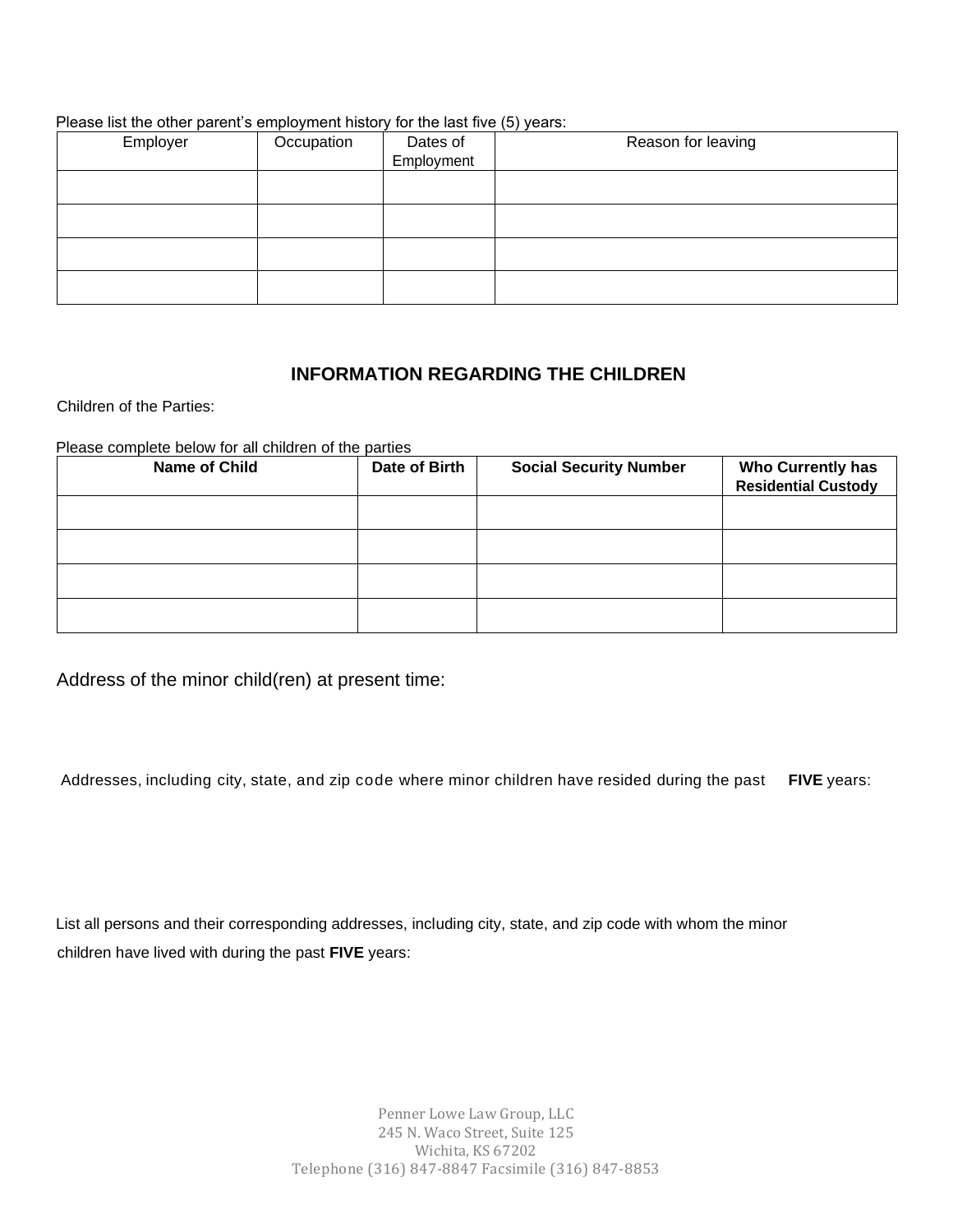Has any legal proceeding regarding custody of the minor children of this marriage been filed and if so, when and where? (For example PFA or PFS cases)

### Children Not Born of the Parties:

Please complete below for all children not born of the part ies (i.e. child(ren) from previous or current relationship)

| <b>Name of Child</b> | Date of<br><b>Birth</b> | <b>Social</b><br><b>Security</b><br><b>Number</b> | <b>Who Currently</b><br>has Residential<br><b>Custody</b> | <b>Support Payment</b><br>paid or received<br>(amount and to<br>who?) | $\blacksquare$<br>Relationship<br>to the Party |
|----------------------|-------------------------|---------------------------------------------------|-----------------------------------------------------------|-----------------------------------------------------------------------|------------------------------------------------|
|                      |                         |                                                   |                                                           |                                                                       |                                                |
|                      |                         |                                                   |                                                           |                                                                       |                                                |
|                      |                         |                                                   |                                                           |                                                                       |                                                |
|                      |                         |                                                   |                                                           |                                                                       |                                                |

### **DAYCARE COSTS**

| Is daycare expense paid by cash or check?                                                                      |       |        |           |  |
|----------------------------------------------------------------------------------------------------------------|-------|--------|-----------|--|
| Name of daycare provider: Name of the state of the state of the state of the state of the state of the state o |       |        |           |  |
| Address: _______________________                                                                               | Citv: | State: | Zip Code: |  |
| Phone Number:                                                                                                  |       |        |           |  |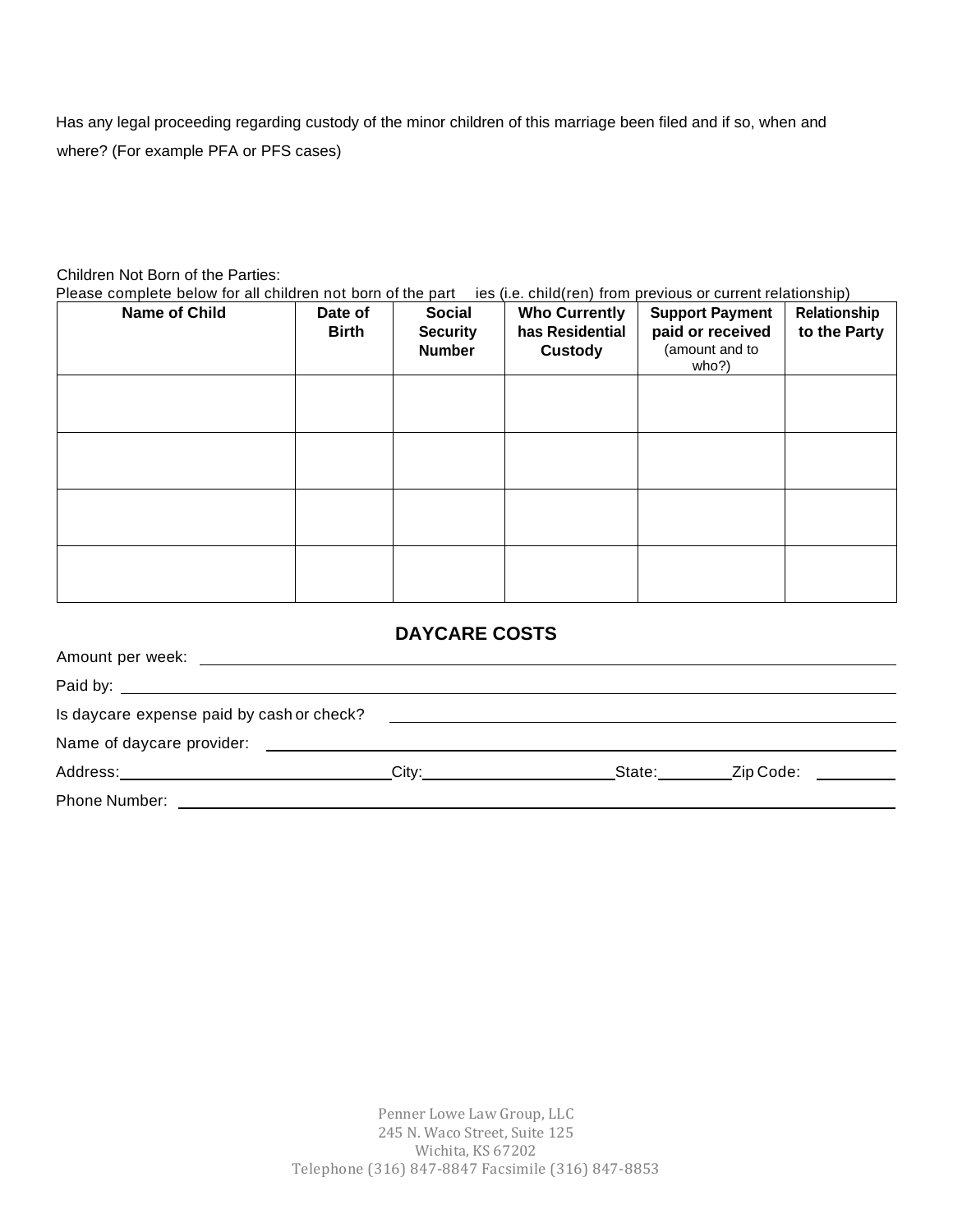## **HEALTHCARE COSTS**

| Who provides health insurance for the child(ren)? _______________________________                                                                                    |
|----------------------------------------------------------------------------------------------------------------------------------------------------------------------|
| Is it an extra cost? $\Box$ Yes<br>$\Box$ No                                                                                                                         |
| If yes, please provide the cost of coverage for:                                                                                                                     |
|                                                                                                                                                                      |
|                                                                                                                                                                      |
| How many individuals are covered? _______                                                                                                                            |
| Names of all individuals covered:                                                                                                                                    |
|                                                                                                                                                                      |
| Please provide documentation from your employer or insurance provider                                                                                                |
| showing your monthly health insurance premium costs.                                                                                                                 |
| <b>SUPPORT FOR OTHER CHILDREN</b>                                                                                                                                    |
| Does either parent pay child support for children from a previous marriage/relationship?<br>  Yes   No                                                               |
| If yes, please provide:                                                                                                                                              |
|                                                                                                                                                                      |
|                                                                                                                                                                      |
|                                                                                                                                                                      |
| <b>SPECIAL FACTORS</b>                                                                                                                                               |
| Who claims children for tax dependency purposes?                                                                                                                     |
| Does custodial parent claim "Head of Household"?<br>and the control of the control of the control of the control of the control of the control of the control of the |
| Is there currently an Income Withholding Order in Place?<br><u> 1989 - Andrea Stadt Britain, amerikansk politiker (</u>                                              |
| Describe current parenting time/custody arrangement (include specific days/times & drop off/pick up schedule<br>$\cdot$                                              |
| Will any child attain age 18 during their senior year of high school?                                                                                                |
| Is the non-custodial parent current on their childsupport payments?<br>∐ Yes ∐ No                                                                                    |
| If no: What is the estimated child support arrearage amount?<br><u> 2000 - Jan James James Barnett, amerikansk politik (d. 1878)</u>                                 |
|                                                                                                                                                                      |
| Has execution or garnishment (i.e. has the Court Trustee or another attorney issued a contempt or                                                                    |
| garnishment to their wages/bank accounts, etc.) ever been issued on arrearage?                                                                                       |
| Do you currently have a holiday schedule?                                                                                                                            |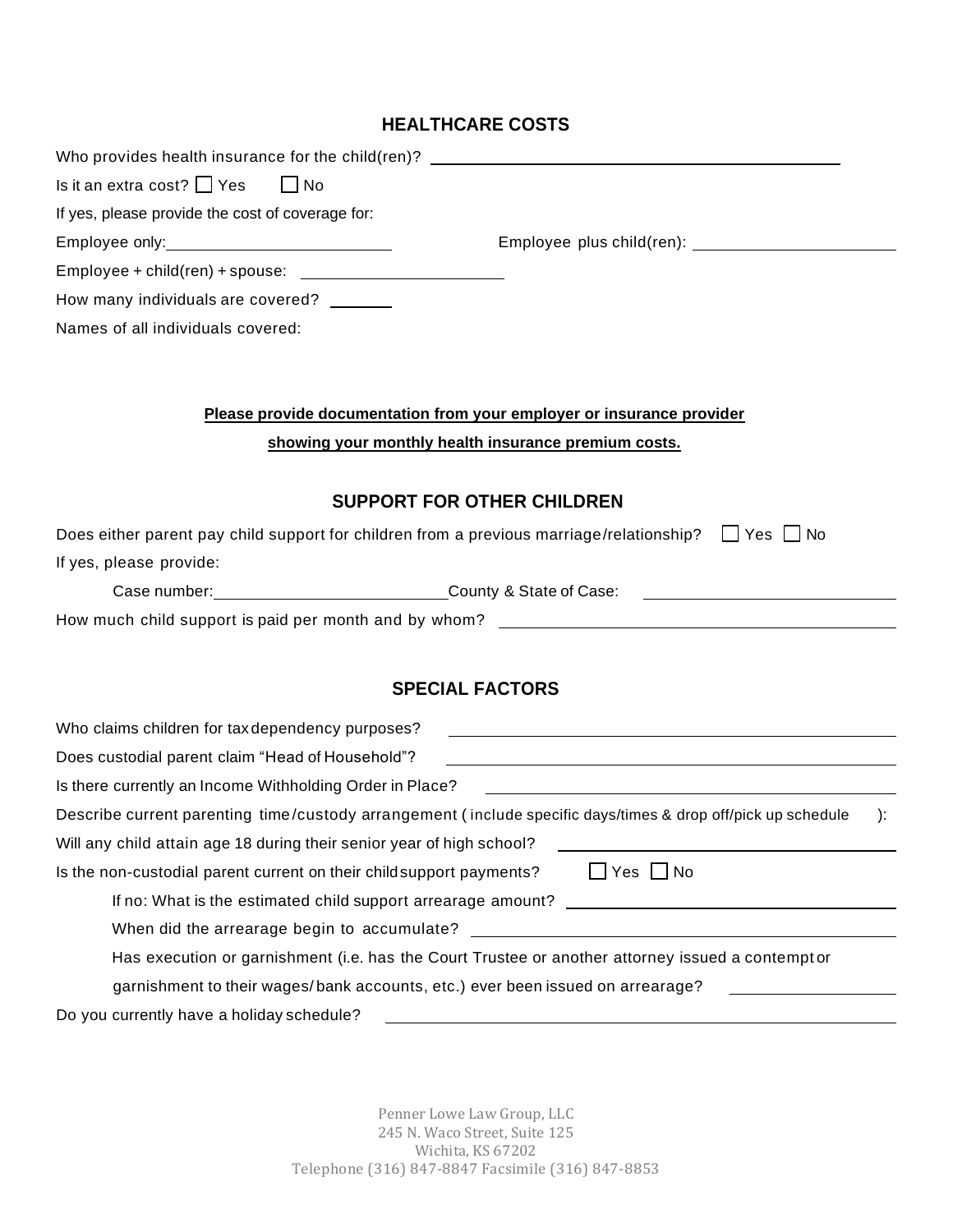### **CARE OF THE CHILDREN**

To the extent that both you and the other parent have shared the responsibilities listed below, describe the degree to which the responsibilities have been shared (please check all that apply):

| Who helps the child(ren) get dressed in the morning?                   | You | <b>Other Parent</b> |
|------------------------------------------------------------------------|-----|---------------------|
| Who bathes the children and grooms them?                               | You | <b>Other Parent</b> |
| Who takes care of the child(ren) during the day?                       | You | <b>Other Parent</b> |
| Who take care or would take care of the child(ren) while you work? Who | You | <b>Other Parent</b> |
| arranges for getting the child(ren) together with playmates?           | You | <b>Other Parent</b> |
| Who puts the child(ren) to bed at night?                               | You | <b>Other Parent</b> |
| Who prepares the meals?                                                | You | <b>Other Parent</b> |
| Who arranges for medic al and dent al care and takes the child(ren) to | You | <b>Other Parent</b> |
| doctor's appointments?                                                 |     |                     |
| Who cares for the child(ren) when they are ill?                        | You | <b>Other Parent</b> |
| Who takes the child(ren) to school?                                    | You | <b>Other Parent</b> |
| Who picks the child(ren) up from school?                               | You | <b>Other Parent</b> |
| Who shops for the child(ren)'s clothes?                                | You | <b>Other Parent</b> |
| Who transports the child(ren) to extracurricular activities?           | You | Other Parent        |
| Do you or the other parent participate in recreational activities      | You | <b>Other Parent</b> |
| with the child(ren)?                                                   |     |                     |

Describe the nature of the activities and how often you and the other parent participate:

 $\Box$  Yes  $\Box$  No

Do you or the other parent participate in educational activities with the child(ren)?

Describe the nature of the activities and how often you and your spouse participate:

| Do the children receive religious training? If  | l Yes        | l No           |
|-------------------------------------------------|--------------|----------------|
| yes, who provides the training?                 | . TYou       | Other Parent   |
| Who arranges the child(ren)'s birthday parties? | $\sqcap$ You | Other Parent   |
| Who helps the child(ren) with their homework?   | $\Box$ You   | □ Other Parent |
| Who attends parent-teacher conferences?         | . I You      | Other Parent   |